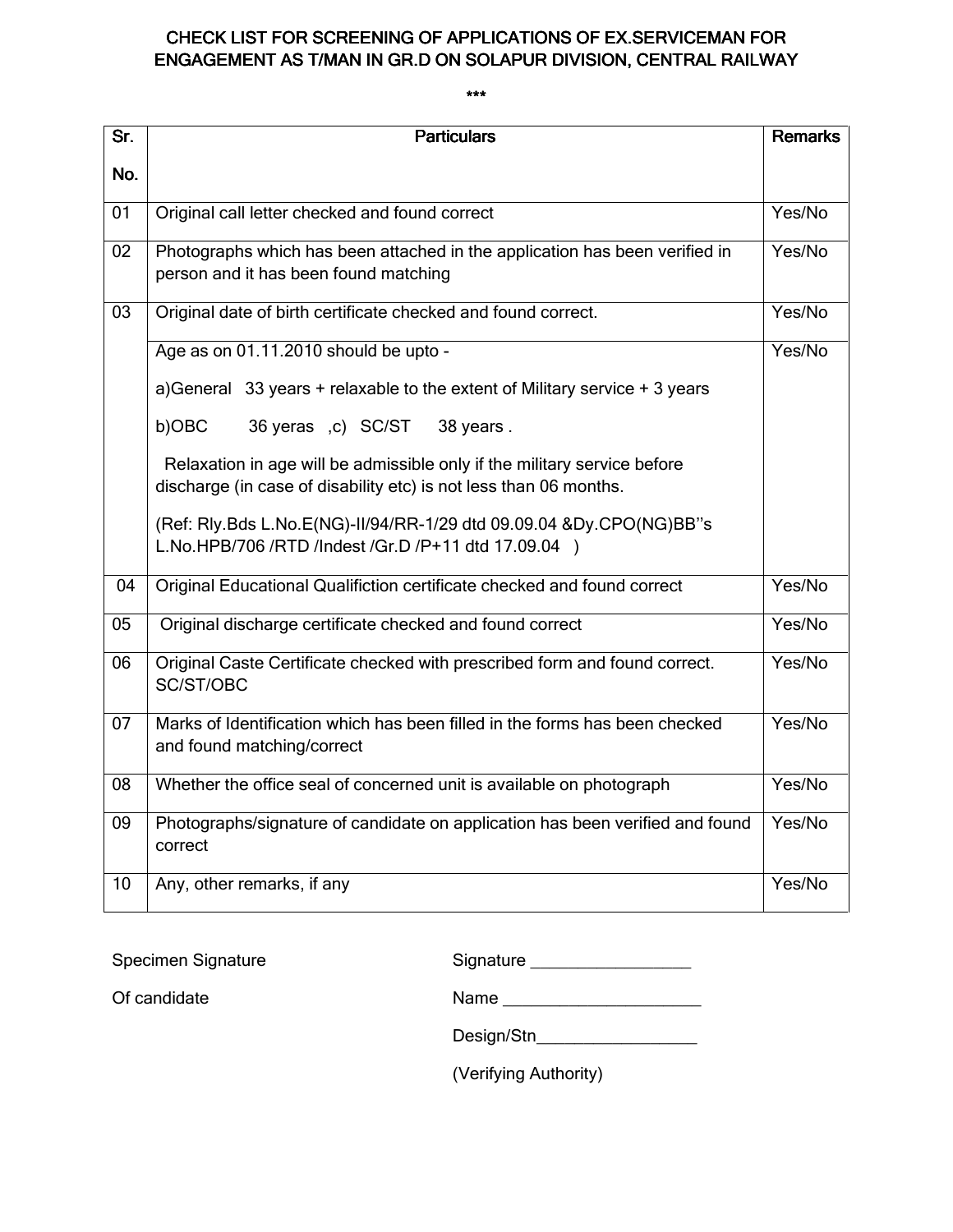## CHECK LIST FOR SCREENING OF RRB-APPLICATIONS OF Medical -Pharma candidate FOR ENGAGEMENT in Gr C cat.GP2800/- ON SOLAPUR DIVISION, CENTRAL RAILWAY

#### $-***-$

| Sr.             | <b>Particulars</b>                                                                                                                            | <b>Remarks</b> |
|-----------------|-----------------------------------------------------------------------------------------------------------------------------------------------|----------------|
| No.             |                                                                                                                                               |                |
| 01              | Original call letter checked and found correct                                                                                                | Yes/No         |
| 02              | Photographs which has been attached in the application has been verified in<br>person and it has been found matching                          | Yes/No         |
| 03              | Original date of birth certificate checked and found correct.                                                                                 | Yes/No         |
|                 | Age as on should be upto -                                                                                                                    | Yes/No         |
|                 | a)General 31 years +                                                                                                                          |                |
|                 | b)OBC<br>34 yeras ,c) SC/ST<br>36 years.                                                                                                      |                |
|                 | Relaxation in age will be admissible only if the military service before<br>discharge (in case of disability etc) is not less than 06 months. |                |
|                 | (Ref: Rly.Bds L.No.E(NG)-II/94/RR-1/29 dtd 09.09.04 &Dy.CPO(NG)BB"s<br>L.No.HPB/706 /RTD /Indest /Gr.D /P+11 dtd 17.09.04 )                   |                |
| 04              | Original Educational Qualifiction certificate checked and found correct                                                                       | Yes/No         |
| 05              | Original discharge certificate checked and found correct                                                                                      | Yes/No         |
| 06              | Original Caste Certificate checked with prescribed form and found correct.<br>SC/ST/OBC                                                       | Yes/No         |
| 07              | Marks of Identification which has been filled in the forms has been checked<br>and found matching/correct                                     | Yes/No         |
| 08              | Whether the office seal of concerned unit is available on photograph                                                                          | Yes/No         |
| 09              | Photographs/signature of candidate on application has been verified and found<br>correct                                                      | Yes/No         |
| $\overline{10}$ | Any, other remarks, if any                                                                                                                    | Yes/No         |

| Specimen Signature | Signature |
|--------------------|-----------|
|--------------------|-----------|

Of candidate Name \_\_\_\_\_\_\_\_\_\_\_\_\_\_\_\_\_\_\_\_\_

Design/Stn\_\_\_\_\_\_\_\_\_\_\_\_\_\_\_\_\_

(Verifying Authority)